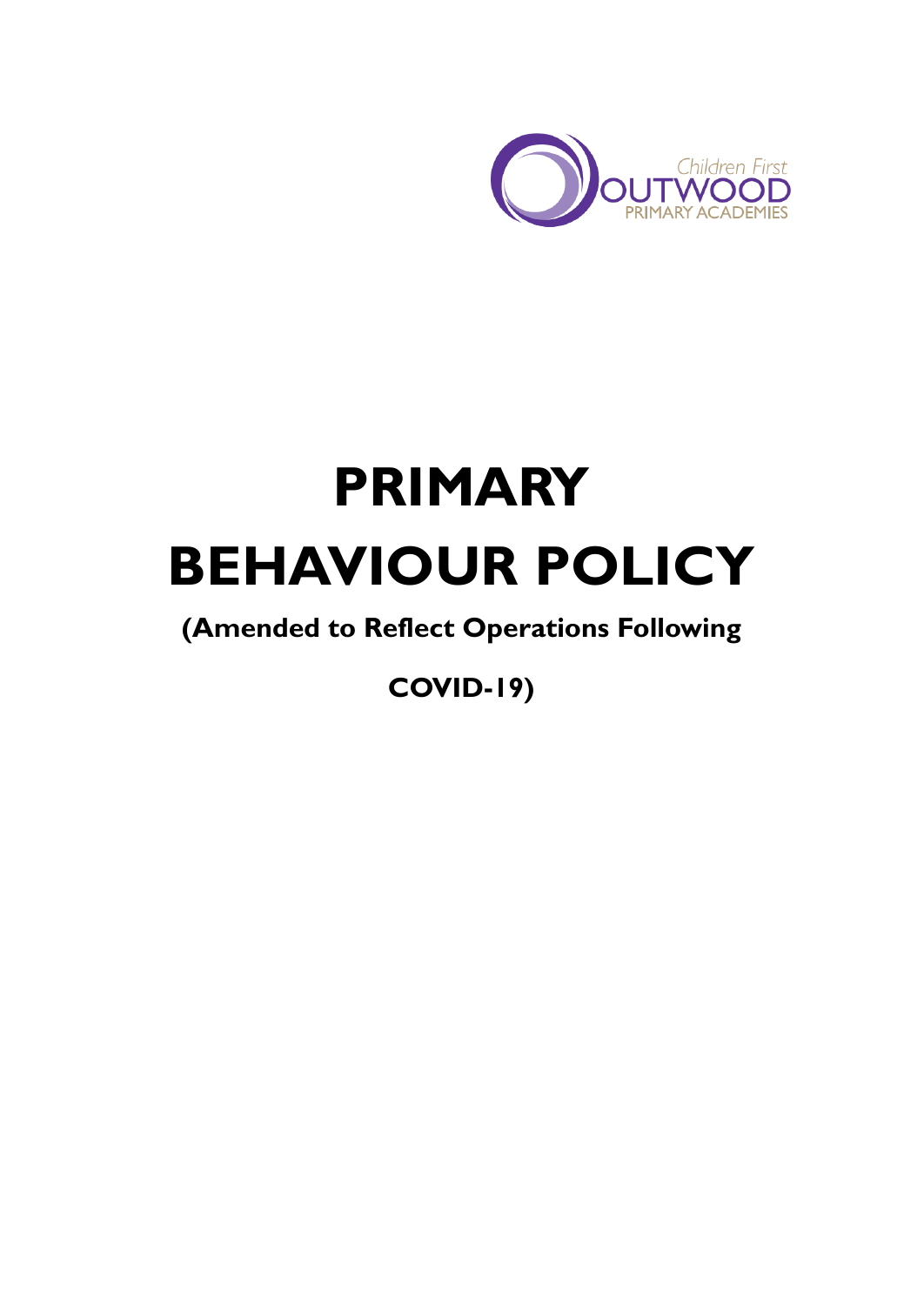| Document control table        |               |  |                          |                                                                                                                                             |  |  |  |
|-------------------------------|---------------|--|--------------------------|---------------------------------------------------------------------------------------------------------------------------------------------|--|--|--|
| <b>Document title:</b>        |               |  | Primary Behaviour Policy |                                                                                                                                             |  |  |  |
| Author (name & job<br>title): |               |  | Lee Wilson               |                                                                                                                                             |  |  |  |
| <b>Version number:</b>        |               |  | V <sub>5</sub>           |                                                                                                                                             |  |  |  |
| Date approved:                |               |  | October 2021             |                                                                                                                                             |  |  |  |
| <b>Approved by:</b>           |               |  | <b>OGAT Board</b>        |                                                                                                                                             |  |  |  |
| Date of review:               |               |  | Sept 2022                |                                                                                                                                             |  |  |  |
| <b>Document History</b>       |               |  |                          |                                                                                                                                             |  |  |  |
| <b>Version</b>                | <b>Date</b>   |  | <b>Author</b>            | <b>Note of revisions</b>                                                                                                                    |  |  |  |
| V <sub>2</sub>                | July 17       |  | LW                       | Revisions to existing policy to provide alignment with<br>the Trust's secondary phase policy.                                               |  |  |  |
| V <sub>3</sub>                | Oct 19        |  | LW                       | Revisions to existing policy to provide alignment with<br>the Trust's secondary phase policy.                                               |  |  |  |
| V <sub>4</sub>                | <b>May 20</b> |  | LW                       | Revisions to policy to reflect operations during<br>COVID-19 outbreak                                                                       |  |  |  |
| V5                            | Sept 21       |  | LW                       | Revisions to reflect changes to national control<br>measures (e.g removal of bubbles)<br>Review date brought in line with secondary policy. |  |  |  |
|                               |               |  |                          |                                                                                                                                             |  |  |  |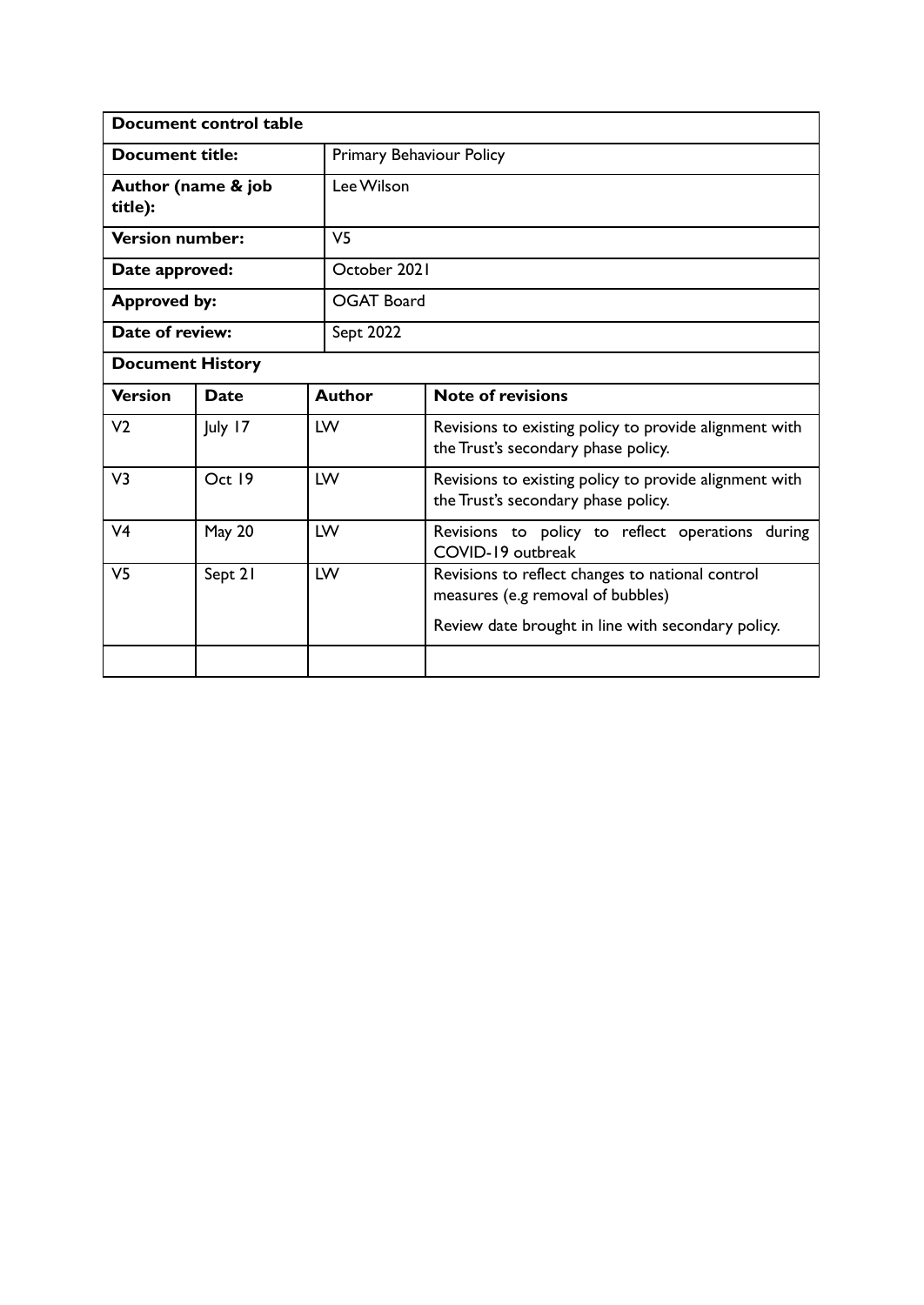# **Be safe, be respectful, be responsible.**

#### **Introduction**

The overarching aim of our behaviour policy is to promote positive behaviour, to ensure our children grow into safe, respectful and responsible citizens and to allow all children to learn in a calm environment.

Whilst expectations in our Behaviour Policy remain pertinent, it is necessary, in light of the Covid-19 pandemic, to make some adjustments for the safety of all pupils and staff.

#### **Expectations for all children**

We expect children to:

- 1. Be safe
- 2. Be respectful
- 3. Be responsible

We **work** with children to ensure that they understand why it is important to be safe, be respectful and be responsible.

We **teach** children how to be safe, respectful and responsible members of the community because this enables them to learn better and also prepares them for life once they leave our academies.

**For children who find it difficult to meet our expectations, we will make reasonable adjustments for them. If <sup>a</sup> child chooses to behave in <sup>a</sup> manner which is not safe, respectful or responsible then there are consequences and support in place to help these children to modify their behaviour.**

**Where patterns of misbehaviour are presented, the school will endeavour to determine if there are any factors, including personal circumstances associated with COVID-19, impacting on the child's decision making, and take <sup>a</sup> judgement about suitable consequences or support.**

**We are fully aware as <sup>a</sup> school that children's behaviour may change because of experiences of the COVID19 pandemic. In all instances, this will be considered on an individual basis with <sup>a</sup> personalised response using our existing behaviour expectations alongside SLT support and advice.**

# **1. Being safe**

#### What this means in our academies, why it is important and how we teach our children to be safe

Children should always act in a way that keeps themselves and others safe, at school, in the community and online. This includes children and adults in the academy. It also extends to visitors and members of the public.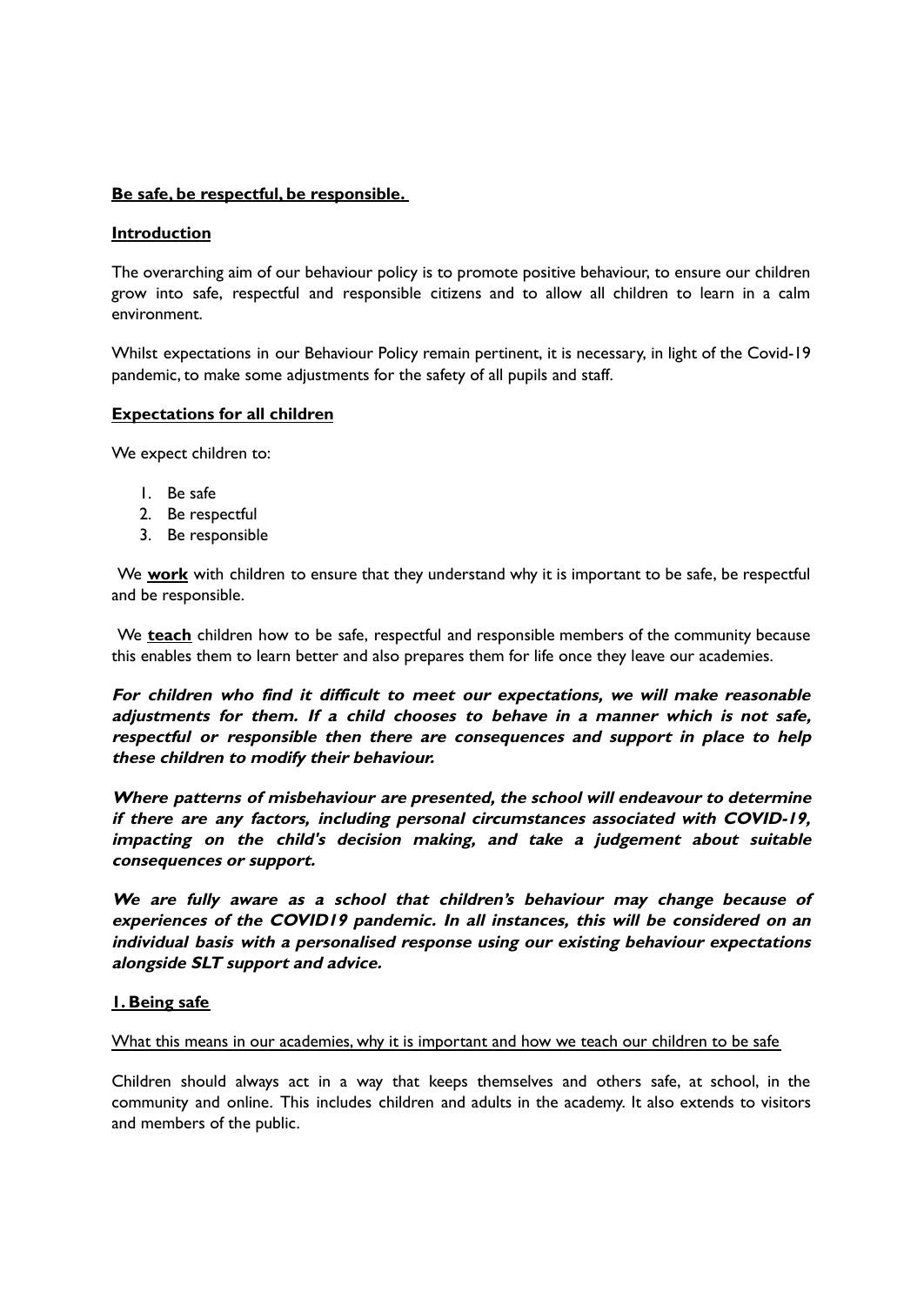We teach our children to be safe through a programme of activities across the curriculum and within the routines of the school day.

This also forms part of our Outwood Primary Diploma, where children annually achieve the 'keep myself and others safe' pledge.

As our school is operating at at time where social awareness and personal hygiene are essential we will insist on the following behaviours throughout the school day:

Pupils will be expected to:

- Use the equipment that has been designated for their use
- Use handwashing / sanitising / 'Catch it, Bin it, Kill it' routines correctly
- Wash hands with soap regularly for 20 seconds during the school day, especially after eating and after using the toilet
- Not share stationery and equipment unless instructed to do so.
- Not share food or drinks with other children
- Follow rules and directions associated with control measures that are shared with them as part of their academy's risk assessment.

Spitting and coughing intentionally in the direction of others is unacceptable.

#### What happens if a child does not behave in a safe manner

Where a child behaves in a manner which puts themselves or others at risk, an appropriate sanction will be given, at the academy's discretion, in line with the 'Overview of Our Sanctions System' below.

# **2. Being respectful**

# What this means in our academies, why it is important and how we teach our children to be respectful

Children should always act respectfully and be kind to everyone. This means treating everyone, of any rank or stature, as important because they are human beings who deserve to be treated with dignity. It also extends to visitors and members of the public. We expect our children to work hard and be nice to people – their peers and adults. Our children should be polite and courteous to each other and to adults at all times. This is about developing good manners that they can carry with them throughout their lives.

During this time of social distancing, pupils will be taught to be respectful of personal space.

# **Listening and behaving well in lessons**

In lessons, teachers need to get children' attention to give instructions and to teach effectively. Therefore, in our academies, teachers may raise their hand as a signal to children to do the same (it also indicates that children should stop what they are doing, be silent and wait for instruction.

# **All academies will use 'hands up' for getting child attention in social spaces and when needed outside of lessons.**

# **Communicating with others**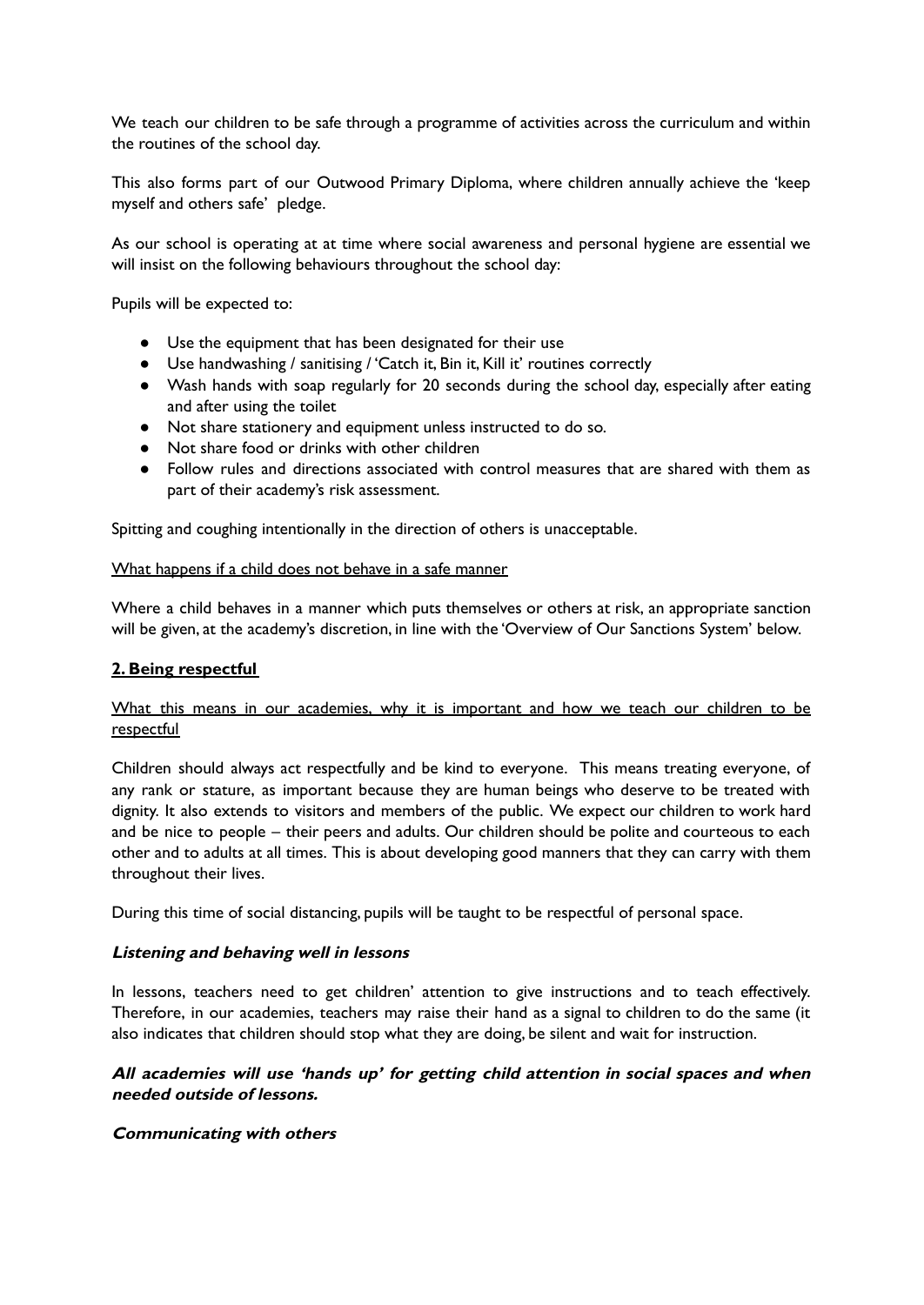We promote the use of STEPS when communicating (Sir or Miss, Thank you, Excuse me, Please, Smile). Staff model this in their own interactions within the school day.

We teach our children to be respectful through a programme of activities across the curriculum and within the routines of the school day.

#### What happens if a child does not behave in a respectful manner

Where a child behaves in a manner that is disrespectful to another child or an adult, an appropriate sanction will be given, in line with the 'Overview of Our Sanctions System' below.

#### **3. Being responsible**

#### What this means in our academies, why it is important and how we teach children to be responsible.

Children should always act responsibly. We expect our children to work hard and take responsibility for their own behaviour, actions and learning. This includes behaving well at all times, taking responsibility for looking after the academy's resources, using the building and facilities well as well as working hard to complete all work set.

#### **Responsibility for learning and actions**

We teach about the importance of taking responsibility for their own actions. We support children in making the right choices throughout the school day. Children are also encouraged to take responsibility for their own learning by being organized and ready to learn.

We teach our children about the importance of responsibility through a programme of activities across the curriculum and within the routines of the school day.

#### What happens if a child does not behave responsibly

Where a child does not act responsibly or does not accept responsibility for their actions, an appropriate sanction will be given, in line with the 'Overview of Our Sanctions System' below.

#### **Rewards and Sanctions**

We want to help children to make the right choices. In order to do this, it is important to help children understand that actions have consequences, and as part of this system we operate a robust sanction and reward system. This is part of how we manage behaviour rather than the entirety of our processes, which include how we live our values, and constantly teach one another by our actions and our words.

Our sanction systems are there to act as mild deterrents to misbehaviour, and as part of how we define and uphold our culture of safety, respect and responsibility. They work best when they are consistent, fair and proportionate. Our rewards are targeted, sincere, and also promote our values.

#### **Overview of our praise systems**

We have many ways in which we reward and encourage children to do the right thing. Examples include: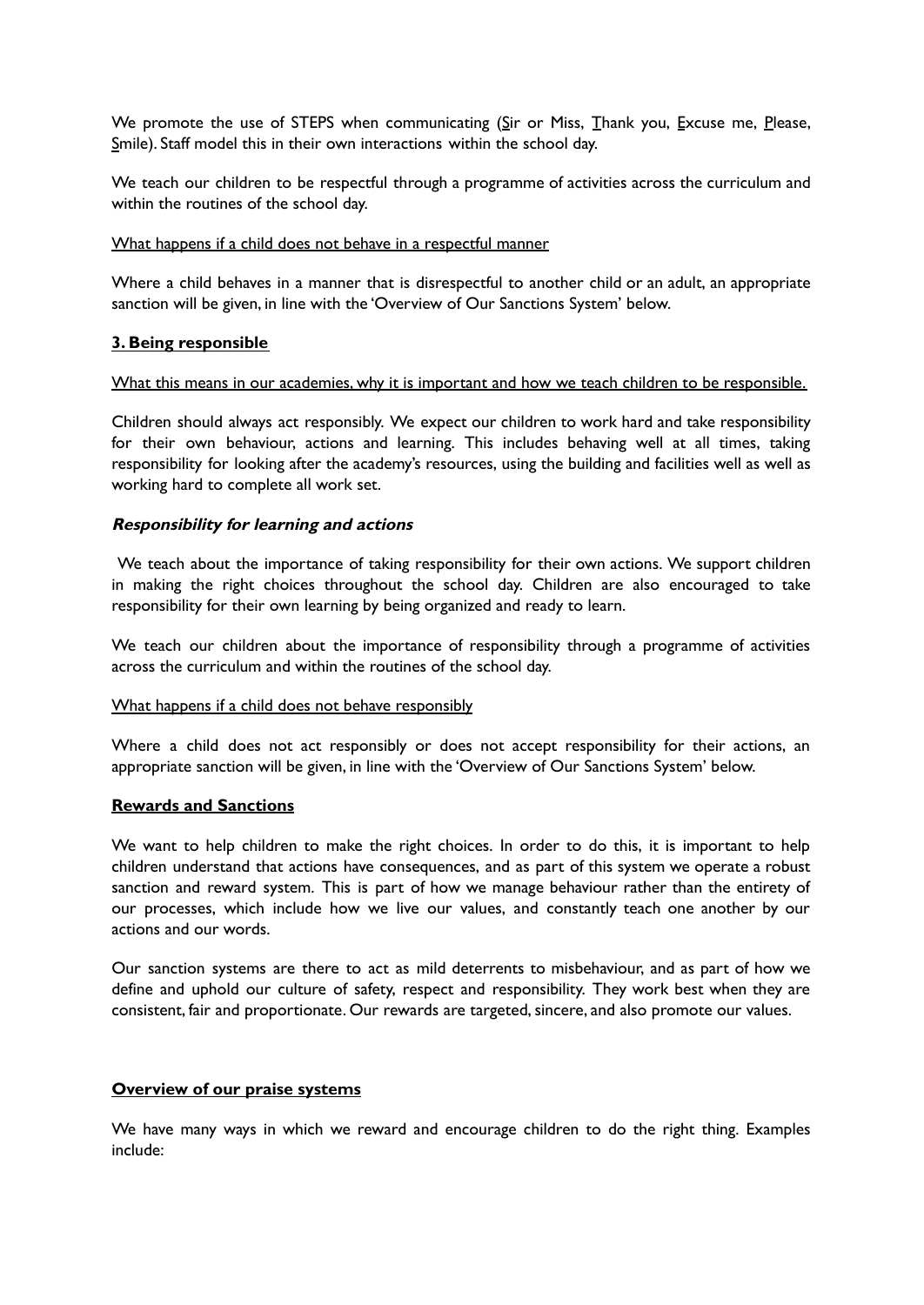- **Super Swirls–** When adults witness children displaying our 3 academy expectations they may reward a 'super swirl'. These are collected by children and certificates are awarded for every 100.
- **Praising Stars** all children receive a Praising Stars report every half term which includes recognition of effort. This is sent home to parents/carers. Children whose effort is particularly high are invited to celebrate at an event hosted by the principal of the academy.
- **Talent Awards** each half term Talent Awards are awarded across the academy in recognition of exceptional effort, attitudes and achievement in each of the subject areas.
- **Attendance awards** for children with high or improved attendance.
- **Outwood Primary Diploma** each year, children work towards the achievement of one of the 'Primary Pledges'. At the end of each key stage the achievement of these is recognised and the relevant diploma awarded. All children achieve this diploma, some children are awarded a 'merit' or 'distinction' based on their effort grades and attendance. The 6 annual pledges are:
	- Protect and respect the environment
	- Be a good British and international citizen
	- Make an active contribution to the community
	- Keep myself and others safe
	- Lead a healthy lifestyle
	- Have high aspirations and skills for adult life

Each academy could/will also have additional bespoke praise/rewards that are used to reward children. It will be up to each academy to devise appropriate rewards that give the most impact. These additional rewards will be noted in a contextual document which is separate to the behaviour policy.

# **Overview of our Sanctions Systems**

A sanction may be imposed by a member of staff where a child does not act safely, respectfully or responsibly or does not accept responsibility for their actions. When determining the sanction to be imposed, the member of staff will consider the child's circumstances (including their age and any SEND) alongside the circumstances of the case. The sanction imposed will be appropriate to the seriousness of the incident taking those factors into account. Sanctions will generally be part of a graduated response to incidents of inappropriate behaviour, although there may be occasions where the serious nature of an incident requires a greater sanction be imposed. The sanctions we use in our academies include:

| <b>Prior to formal</b> | <b>Consequences system</b> | <b>Systems above Consequences</b> |
|------------------------|----------------------------|-----------------------------------|
| consequences           |                            | system                            |
|                        |                            |                                   |
|                        |                            |                                   |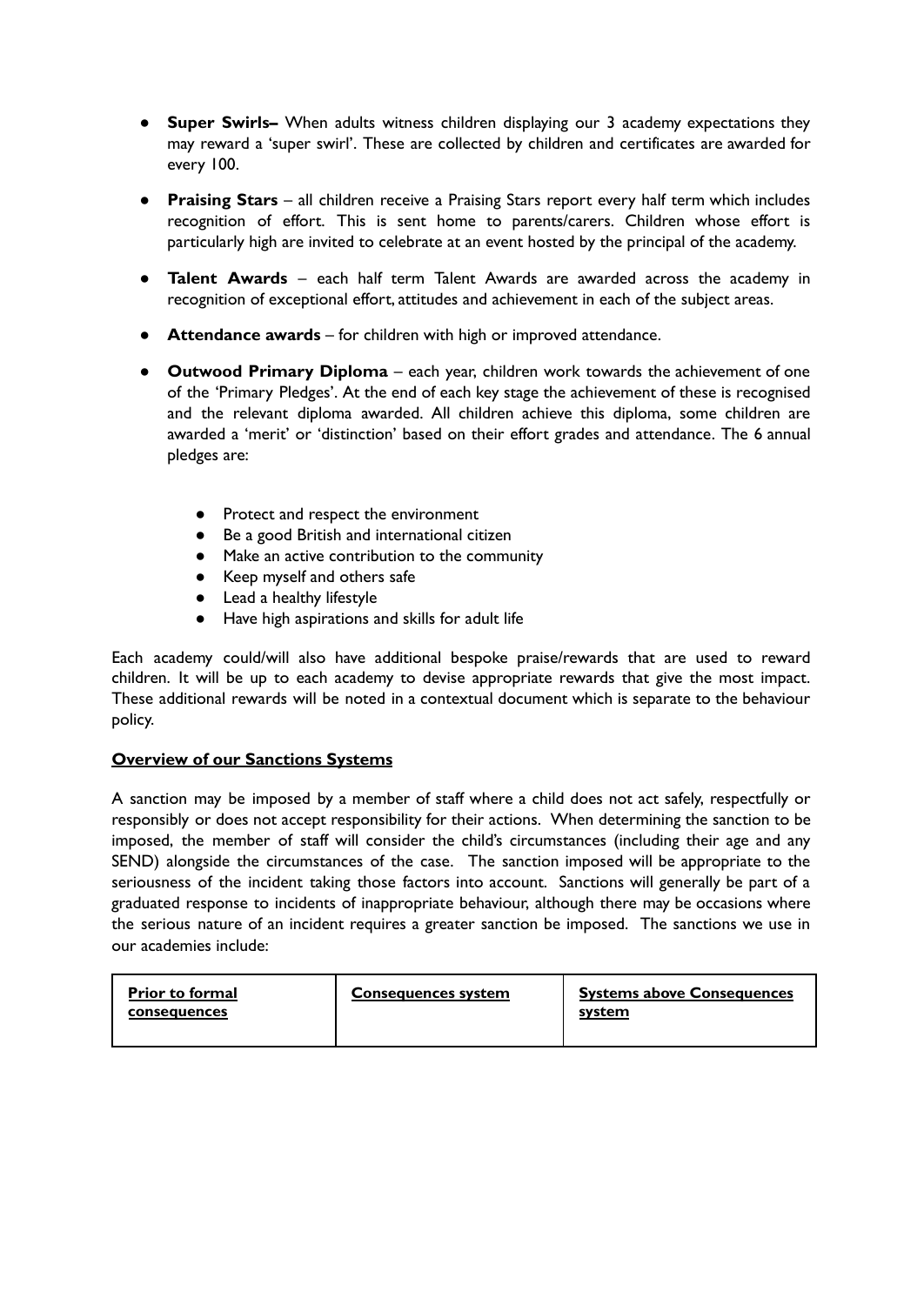- Discussion with child
- Extra work or repeating unsatisfactory work until it meets the required standard
- Loss of privileges
- Spending break or lunch time away from the rest of the class in supervised space which is appropriate to the age of the child and their development.
- **Break time detention**
- **Lunch time detention**
- Report cards
- Red and Yellow cards issued at social times (e.g. break, lunch) then involve time out and/or lunchtime detentions.
- Use of C1-C3 as positive reminders to support children in correcting behaviour and making the appropriate choices.
- C4 will involve the child being given a fresh start for the lesson away from peers .This is often a partner classroom, but may be adjusted by the academy in light of their current operations.They will be expected to remain there for the remainder of the lesson.
- $C5$  half day away from peers to enable child to reflect on behavior and prepare for classroom reintegration.This is often a partner classroom, but may be adjusted by the academy in light of their current operations.This will be followed by a lunchtime detention.
- C6 (temporary suspension\* (fixed term exclusion) or internal exclusion) for serious violation of our expectations of children to be safe, respectful or responsible whilst undertaking C5.
- Temporary Suspension\* (Fixed Term Exclusion) – issued by the Principal for breaches of the behaviour policy (which sets out our expectations of children to be safe, respectful or responsible) in a situation where lesser sanctions may not be appropriate
- Significant breaches of health and safety protocols linked to COVID-19 measures (e.g spitting directly at others) may result in temporary suspension at the discretion of the Principal.
- Permanent Exclusion issued by the Principal for a serious breach or persistent breaches of the behaviour policy and where allowing the child to remain in school would seriously harm the education/welfare of the child or other members of the school community

\*The length of exclusions may be from 0.5 to 45 days. In all but the most extreme cases, it is likely that the length will be 0.5-5 days

It is expected that if a child is issued with a sanction, they complete it. This is about children being responsible for their own behaviour, actions and learning. If a child fails to complete a sanction then further support and/or sanctions will be issued at the discretion of the principal.

# **Behaviour outside of the academy gates**

Where behaviour occurs which is not safe, respectful or responsible when a child is outside of the Academy, an appropriate sanction will be given, in line with the 'Overview of Our Sanctions System' below. This is particularly in relation to violent conduct e.g. a physical assault or bullying incidents. Children are encouraged to wear their Academy uniform correctly when travelling to and from the Academy and must not be involved in behaviour that could adversely affect the reputation of the Academy.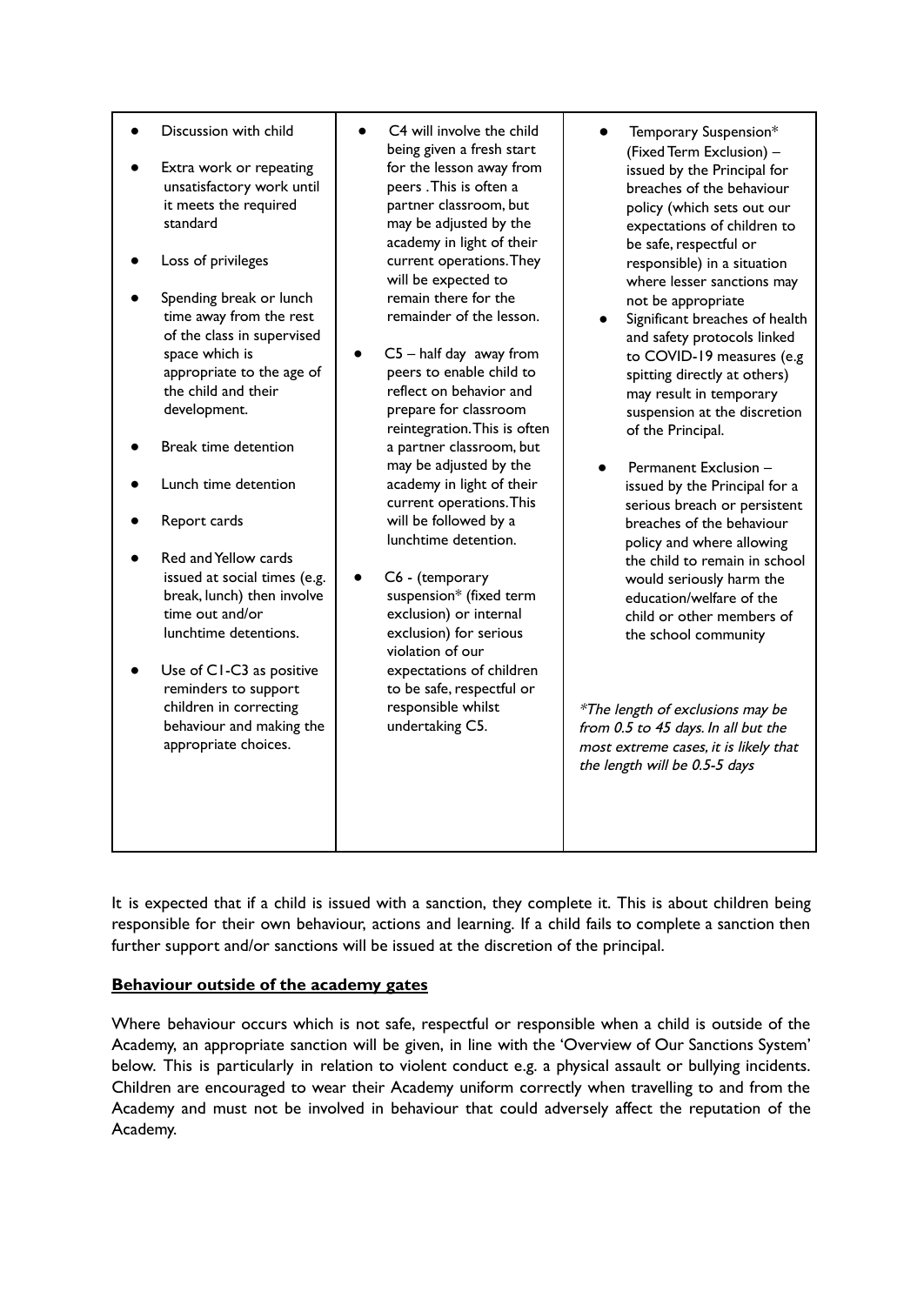The expectations of children behaving safely, respectfully and responsibly apply to academy trips and visits and the same sanctions will be used if necessary.

# **Reintegration Meetings**

Parents/carers will be expected to attend a reintegration meeting following a temporary suspension (fixed term exclusion). The purpose will be to discuss the exclusion and a way forward for the child with the aim of modifying their behaviour so they are safe, respectful and responsible. These reintegration meetings will be held by voice or video call.

# **Reporting to Parents**

Consequences sanctions (C4/C5/C6) and fixed term exclusions will also be reported on Praising Stars reports issued to parents every half term.

# **Discretion**

**No behaviour policy can cover all eventualities. The principal reserves the right to use their discretion, in line with this policy, to help Outwood children make better choices and learn the right lessons.**

# **Permanent Exclusion**

A permanent exclusion can be issued by the principal for extreme violation of our expectations of children to be safe, respectful or responsible.

Whilst this list is not exhaustive, the following are examples of behaviour which can result in permanent exclusion:

- A. serious actual or threatened physical assault against another child or a member of staff;
- B. sexual abuse or assault;
- C. supplying an illegal drug;
- D. possession of an illegal drug with intent to supply;
- E. carrying an offensive weapon (items judged by the principal to be carried with the potential to inflict injury on another individual);
- F. making a malicious serious false allegation against a member of staff;
- G. potentially placing children, staff and members of the public in significant danger or at risk of significant harm;
- H. persistent disruption and defiance including bullying (which could include racist or homophobic bullying) or repeated possession and/or use of an illegal drug or drug paraphernalia on school premises;
- I. deliberate activation of the fire alarm without good intent;
- J. repeated or serious misuse of the Academy computers by hacking or other activities that compromise the integrity of the computer network;
- K. repeated verbal abuse of staff;
- L. any other offence not listed but is, in the opinion of the principal, so serious that it warrants a permanent exclusion.

# **Supporting our children**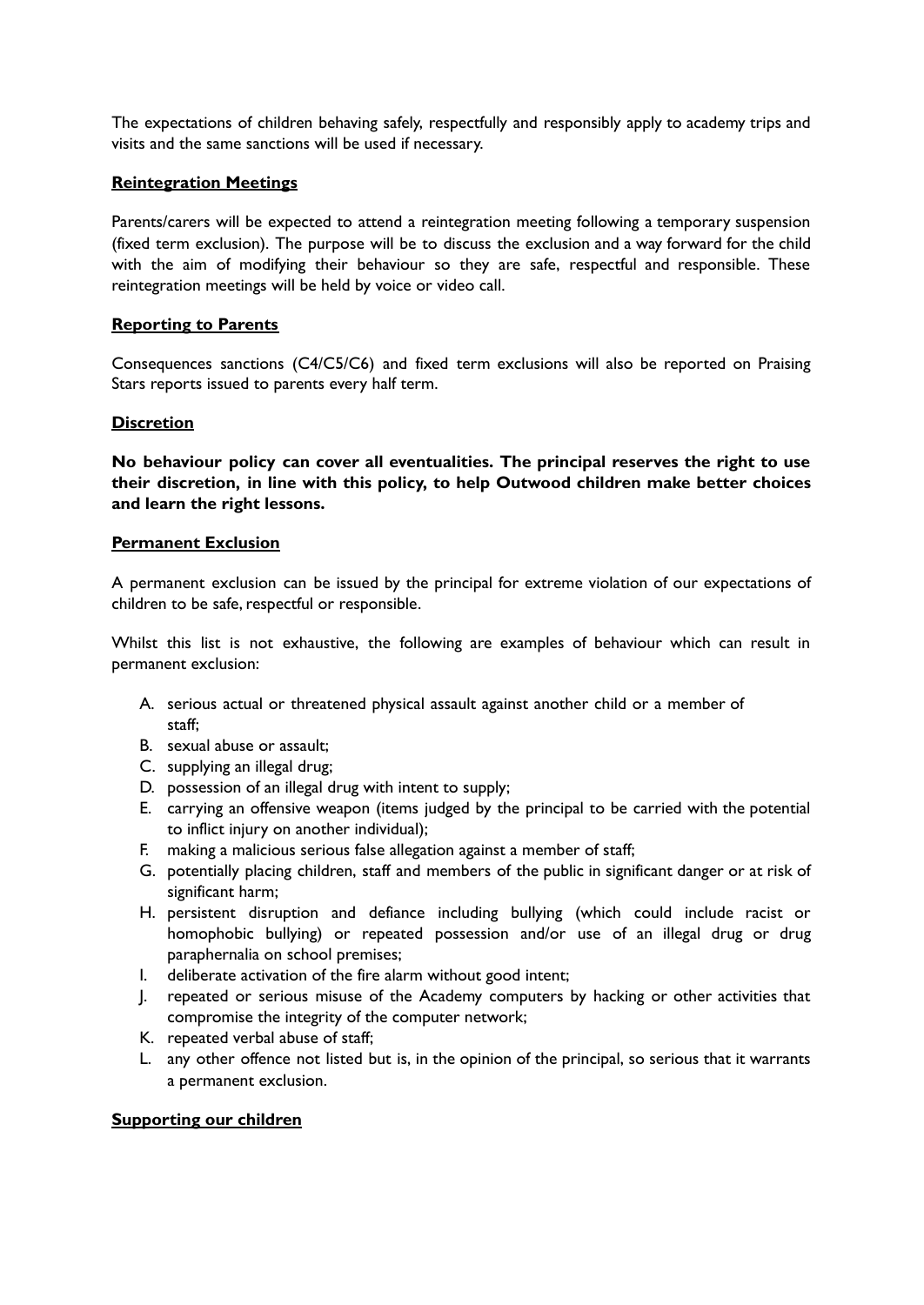If children find it difficult to meet our high expectations of being safe, respectful or responsible, we will support them through appropriate reasonable adjustments and interventions to help them to improve their behaviour.

Consideration will be given as to whether continuing disruptive behaviour might be the result of unmet educational or other needs. At this point, the academy will consider whether a multi-agency assessment is necessary.

We recognise that during this time where children have had a significant period of time away from school, some children may need additional support to meet behavioural expectations. Each case will be assessed by senior leaders who will work with families to determine any personalised strategies that are required and can be accommodated.

# **Reasonable Adjustments**

Where appropriate, we will make reasonable adjustments for children, including those with special educational needs and/or disabilities, whose specific needs mean that they find our high expectations difficult to meet. A reasonable adjustment never means that we lower our expectations. It means that some children need additional support to ensure that they meet the high expectations that we have for all of our children.

# **Interventions**

We will support children to be safe, respectful and responsible by offering support, training, advice, and other interventions to help them.

Staff may use PPE if they deem this to be necessary during periods where physical intervention is required to support the child.

# **Part-time timetables**

The Principal, in limited circumstances, may make use of a part time timetable to support a child where necessary.This will be for a limited time and will be agreed with parents.

# **Additional Provision**

Alternative Provision (external providers) - Where an assessment is made which determines that a child may require more specialist provision, a referral will be made to appropriate providers.

Other - Each individual academy may use other additional provision, depending on resources available. This includes, but isn't limited to, small group work, additional adult support, support of external agencies and programmes etc.

# **Complaints regarding the use of this policy**

Complaints regarding any issue relating to this policy should be made in accordance with our Complaints Procedure. Copies are available on the academy's website or from the academy reception.

Where an exclusion is imposed on a child, parents have the right to make representations about the exclusion in line with the legal framework relating to exclusions and will be detailed in all exclusion letters, suspension (fixed term) and permanent.